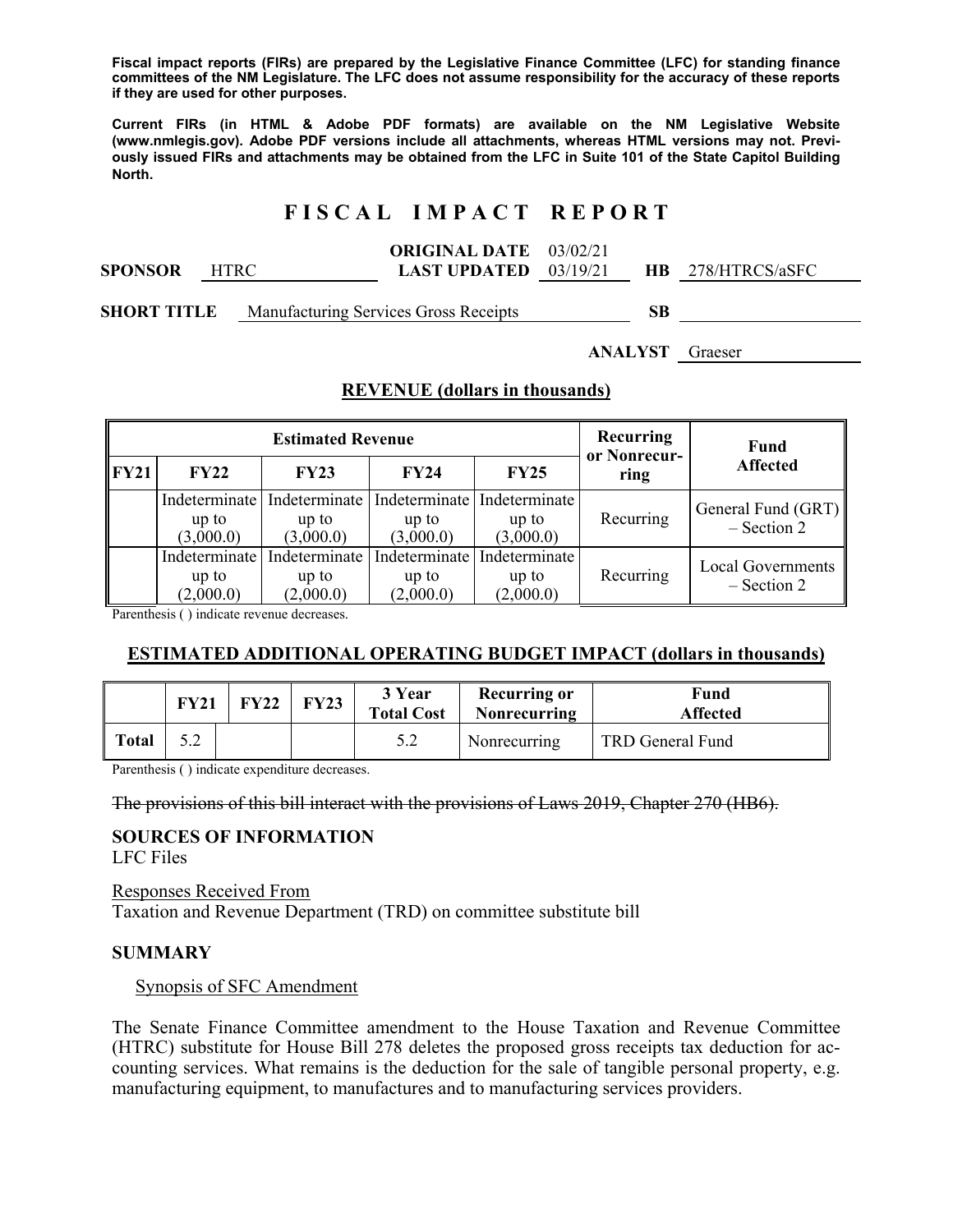### Synopsis of Original Bill

The House Taxation and Revenue Committee (HTRC) substitute for House Bill 278 proposes the following:

Section 1: clarifies the definition of "manufacturing" to exclude construction services, farming, electric power generation, processing of natural resources, including hydrocarbons, or the processing or preparation of meals for immediate consumption. Note that food manufacturing establishments such as bakeries or delicatessens would be considered manufacturers, but that donut shops might not be so considered. Section 1 also defines "manufacturing services." The manufacturing service provider must perform those services on tangible property owned by a manufacturer as previously defined in Section 1.

**Section 2:** expands the manufacturing GRT deduction of Section 7-9-46 NMSA 1978 to include manufacturing services. This deduction is an anti-pyramiding deduction for sale of tangible personal property to either a manufacturer or a manufacturing services provider. This section newly requires that sellers of manufacturing consumables obtain a nontaxable transaction certificate from the buyer. There is an additional definition in this section of "manufacturing operation" that requires a manufacturer or manufacturing service provider to employ personnel to perform production tasks to produce goods in conjunction with machinery and equipment. This may be included to exclude fully automated production processes.

Section 2 also provides that receipts from selling or leasing qualified manufacturing equipment may be deducted from gross receipts if the sale is made to, or the lease is entered into with, a person engaged in the business of manufacturing or a manufacturing service provider. Qualified equipment includes computer hardware and software used directly in the manufacturing process but excludes any motor vehicle registered pursuant to the motor vehicle code.

**Section 3:** provides a 100 percent gross receipts tax deduction for the sale of inter-business accounting services. This deduction requires a new non-taxable transaction certificate to be issued by the purchaser to the seller of the services. This is to ensure that the accounting services are only deductible if sold to a registered business in this or another state. "Accounting services" carefully excludes tax preparation services for individuals and investment advice or wealth management advice for individuals. Financial management services are deductible if sold to a hedge fund, mutual fund non-captive real estate investment trust.

Neither the manufacturing services deduction nor the accounting services deduction require either separate reporting or a report to the Legislature.

The effective date of this bill is January 1, 2022. Note: the change from origin to destination sourcing in Laws 2019, Chapter 270 (HB6) with respect to in-person services is scheduled to become effective on July 1, 2021. (See *Significant Issues* for Explanation). TRD requested that the effective date of this legislation be amended to January 1, 2022 to allow time for TRD to review the implications and draft regulations as necessary to make certain that there is clarification on when the deduction for services should be used.

## **FISCAL IMPLICATIONS**

This bill narrows the gross receipts tax (GRT) base. See *Significant Issues* for more information.

This bill creates a tax expenditure with a cost that is difficult to determine but likely significant. LFC has serious concerns about the significant risk to state revenues from tax expenditures and the increase in revenue volatility from erosion of the revenue base.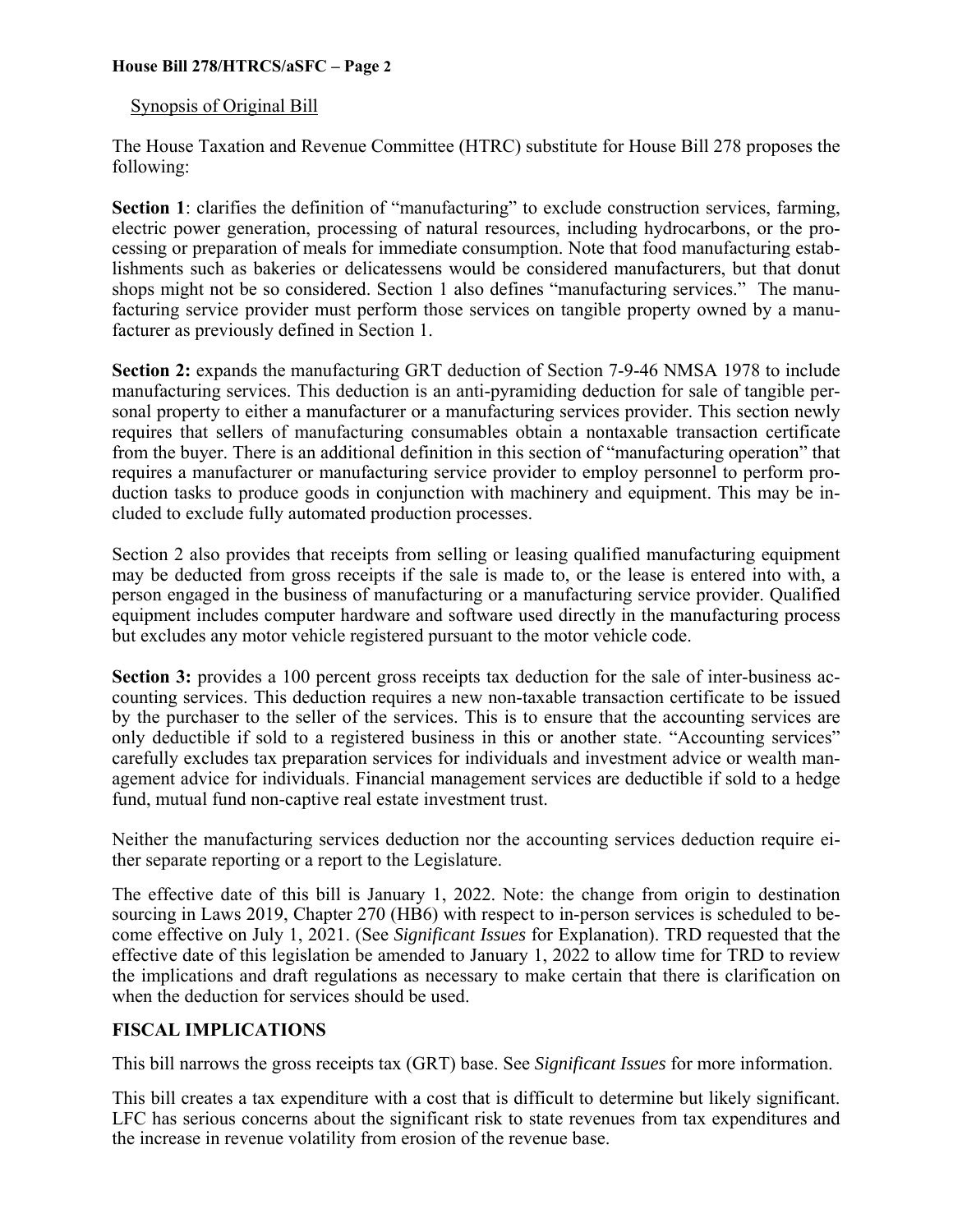LFC staff generated the following table from a combination of the 2020 RP-80 report available from TRD and the 2017 Economic Census of New Mexico businesses. While the gross amounts are representative of the aggregate gross receipts for each of the affected services, the percentages of those services sold to businesses are speculative. The economic census data represent total sales. The RP-80 reports both gross receipts and taxable gross receipts. Current deductions ratios range from a low of 5 percent for legal services to 60 percent for manufacturing services.

|                               | 2017 Economic<br>Census   | 2020 RP-<br>80                |                                                  |                               |                                 | 4.371%            | 1.107% | 2.998%                  |
|-------------------------------|---------------------------|-------------------------------|--------------------------------------------------|-------------------------------|---------------------------------|-------------------|--------|-------------------------|
|                               | Sales Revenue<br>(51,000) | <b>Txbl GRT</b><br>( \$1,000) | <b>Best Guess</b><br><b>Txbl GRT</b><br>(51,000) | Estimate<br><b>Business %</b> | Deduction<br>Amount<br>(51,000) | State<br>(51,000) |        | Counties Municipalities |
| <b>Manufacturing Services</b> | \$35,233                  | \$16,196                      | \$16,196                                         | 25%                           | \$4,050                         | \$180             | \$40   | \$120                   |

The fiscal impact report for 2019's HB579, Section 16 indicated that the manufacturing equipment with a collateral repeal of the investment tax credit, similar to the exclusion in this bill, would be in the range of \$5 million general fund impact. However, that estimate did not include the effect of IRBs, which provide a GRT deduction for manufacturing equipment. The table on page 1 indicates that the fiscal impact could be up to (3,000.0) general fund impact for all years.

"New Manufacturing Equipment Deduction & Tax Expenditure Repeals The newly created manufacturing equipment deduction would be more expansive than the existing investment credit, which would have a delayed repeal by the bill. Several other tax expenditures are also repealed by the bill, but they are never or rarely used and would not generate significant revenue. It is impossible to estimate with any precision the fiscal impact of these provisions, but the change is likely to be a greater cost to the general fund, leading to a score of roughly \$5 million less general fund revenue."

TRD has looked at the provisions of this bill and determined the following revenue impact:

| <b>Estimated Revenue Impact*</b> |                |     |                |                |                       | R or   |                         |
|----------------------------------|----------------|-----|----------------|----------------|-----------------------|--------|-------------------------|
| <b>FY2021</b>                    | <b>FY2022</b>  |     | <b>FY2023</b>  | <b>FY2024</b>  | <b>FY2025</b>         | $NR**$ | <b>Fund(s)</b> Affected |
|                                  | Indeterminate, | but | Indeterminate. | Indeterminate, | Indeterminate,<br>but |        | Fund<br>General         |
|                                  | negative       |     | but negative   | but negative   | negative              |        | (Section 2)             |
|                                  | Indeterminate. | but | Indeterminate. | Indeterminate, | Indeterminate,<br>but |        | Govern-<br>Local        |
| $- -$                            | negative       |     | but negative   | but negative   | negative              |        | ments (Section 2)       |

thousands of dollars. Parentheses ( ) indicate a revenue loss. \*\* Recurring (R) or Non-Recurring (NR).

TRD explains the methodology for this estimated revenue impact:

[Section 2] The deduction for lease and purchase of equipment by manufacturers, and the expansion of the manufacturing consumable deduction to include manufacturing service providers, will likely reduce gross receipts revenue to the general fund and local governments. However, the taxable base is already subject to an unknown reduction for these receipts, as many large projects in New Mexico are financed with the proceeds of Industrial Revenue Bonds issued by local governments. Tangible personal property purchased with the proceeds of such bonds are already subject to a deduction, which limits the potential revenue impact of the legislation.

A reliable estimate of the impact is unavailable as there are no known data on manufacturing equipment sales and leases specific or adjustable to New Mexico characteristics. This data limitation extends to manufacturing consumables.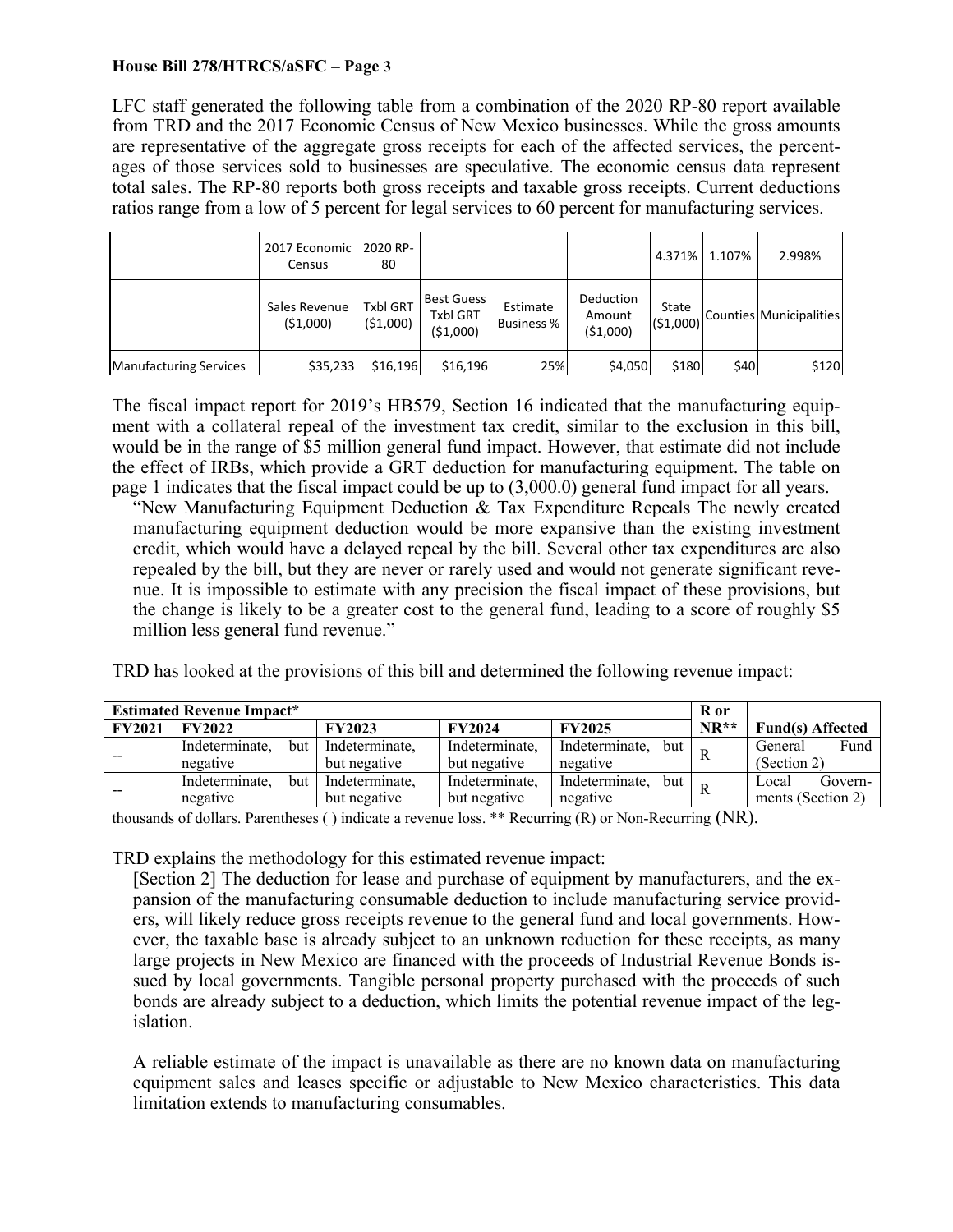[Section 3] The fiscal impact of Section 3 relies on FY19 RP-80 data from the Taxation and Revenue Department (TRD) to determine the level of taxable gross receipts subject to business-to-business accounting services. The Consensus Revenue Estimating Group (CREG) base gross receipts forecast is used to forecast the change in the cost of the deduction over time. Historical splits between state and local Gross Receipts Tax (GRT) revenues are applied, and the effective statewide GRT rate for FY20 is assumed for the estimate. FY2022 is a half year impact due to the start date of the deduction is January 1, 2022.

LFC staff notes that the major impact of Section 2 is the expansion of the deduction to manufacturing equipment not the expansion of the manufacturing consumables to manufacturing service providers or the expansion of the manufacturing consumable deduction to manufacturing service providers directly. Equipment, including computer hardware and software and services such as assembly, coating, painting, engraving, etc. would become deductible. In the LFC chart derived from a combination of the RP-80s and the 2017 Economic Census, a deduction is posited for manufacturing services. However, it is small in relation to the total.

Since LFC staff and TRD both used similar methodology for Section 3, the biggest uncertainty would be the proportion of the RP-80 taxable gross receipts totals for accounting services could be attributed to sales to businesses. The table on page 1 averages the two estimates then uses TRD's methodology to estimate future revenue impacts.

## **SIGNIFICANT ISSUES**

## **03/03/21 clarification:**

Section 2 (C) allows a deduction to the seller or lessors of manufacturing equipment provided that the buyer deliver a nontaxable transaction certificate to the seller and that the buyer is then ineligible to claim an investment credit on that equipment. However, the bill does not interfere with the ability of industrial revenue bond (IRB) projects, which are also eligible for manufacturing equipment deductions, to also claim the investment tax credit.

This bill narrows the gross receipts tax (GRT) base. Many of the efforts over the last few years to reform New Mexico's taxes focused on broadening the GRT base and lowering the rates. Narrowing the base leads to continually rising GRT rates, increasing volatility in the state's largest general fund revenue source. Higher rates compound tax pyramiding issues and force consumers and businesses to pay higher taxes on all other purchases without an exemption, deduction, or credit. On the other hand, the provisions of this bill are a novel and substantial attempt to ameliorate the undesirable pyramiding of gross receipts taxes.

Service providers subject to the gross receipts tax have concerns that service providers have no intrinsic deductions, such as the sale-for-resale deductions allowed sellers of tangible personal property in the chain of commerce. For tangible personal property, only the final sale is taxable. However, prior to the provisions of this bill, receipts from sellers of services to businesses would not be deductible and the tax would cascade or pyramid, because the price paid by the buyer would include the economic effect of the gross receipts tax paid by the seller and this tax price would add to the selling price of the subsequent goods or services. This cascading of taxes may damage the economy in unknown ways.

In addition to the accounting services rendered deductible pursuant to the provisions of this bill, other critical categories of services are highly correlated with undesirable pyramiding. These would include legal services, engineering services, human resources services, information technology services and temporary services.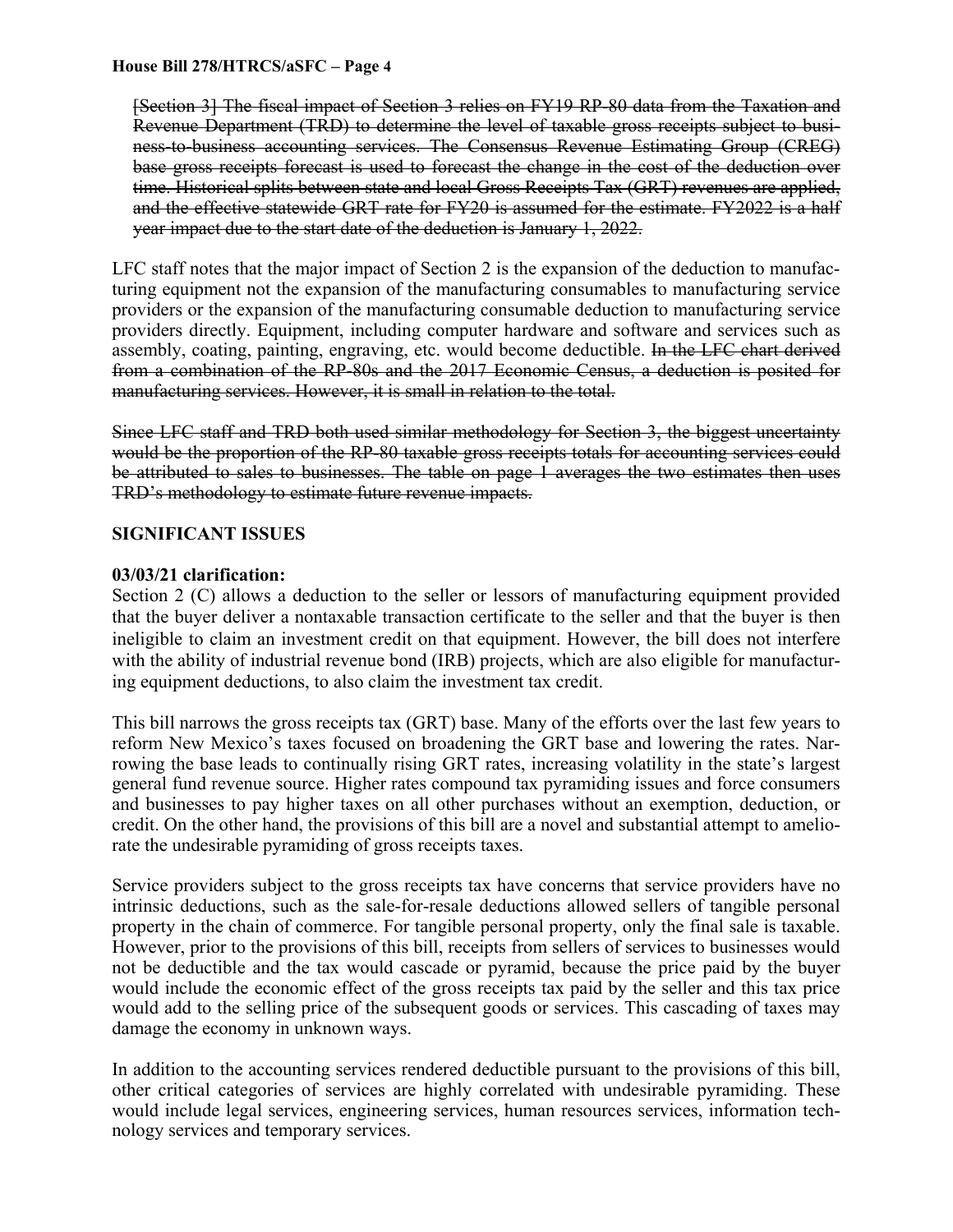There are some built-in protections in the provisions of this bill in as much as all buyers must have the right to issue non-taxable transaction certificates (NTTC) which requires the buyer to be registered with TRD as a GRT taxpayer or similar registration with another state.;  $(2)$  accounting services includes bookkeeping and ordinary activities of CPAs, but excludes tax preparation when performed for an individual, even if the individual owns or participates in a business; (3) financial management services are limited to managing and directing the investments of a hedge fund, mutual fund or real estate investment trust. Receipts from tax preparation and financial management for individuals are not deductible.

The inclusion of manufacturing services as an addition to the deduction for sales of tangible personal property is understandable. Coatings, painting and engraving, but not the creation of prototypes would probably be covered by the deduction. Prototypes would be covered by the deduction of sale of tangible personal property to a manufacturer.

The provisions of this bill interact tangentially with the provisions of Laws 2019, Chapter 270 (HB6) which changed the sourcing rules for in-person services from an origin basis to a destination basis. One major exception to the in-person change was for professional services, which was loosely defined to be a service the performance of which required a professional license or advanced training. TRD has not published a detailed list of professional services that would illuminate this exemption. Most accounting services, particularly delivered by CPAs or individuals supervised by CPAs, but there are a number of tax preparation services and bookkeeping services that are not certified or licensed and would have to comply with both the exclusions and the possibility of a change in reporting location and associated tax rate.

TRD points out several significant features of the provisions of this bill that largely concur with the LFC staff comments.:

**[Section 2]** The deduction of manufacturing equipment sales and leases for manufacturers and manufacturing services, and the inclusion of manufacturing service providers for the manufacturing consumables deduction, may reduce tax pyramiding by eliminating the tax on business inputs. Tax pyramiding in manufacturing may result in compounded incremental increases in the cost of a finished product due to taxes on inputs. This may impair the price competitiveness of New Mexico manufacturing in export markets and may also be a barrier for the location or expansion of manufacturing businesses in New Mexico. The statute also currently excludes receipts from equipment used to create manufactured products from the scope of the deduction. The bill would make equipment used to create a manufactured product equally deductible as manufacturing inputs consumed in the creation of the manufactured products.

The deduction may improve the competitiveness of New Mexico manufacturing and make New Mexico a more desirable location for manufacturing businesses to locate and expand by reducing pyramiding in New Mexico manufacturing.

As mentioned in the methodology for revenue impact section above, some receipts from sale of manufacturing equipment are already excluded from taxation due to issuance by local governments of industrial revenue bonds. Industrial revenue bonds are more likely to benefit larger projects, suggesting that the tax relief offered by excluding manufacturing equipment may be disproportionately enjoyed by smaller projects/businesses.

**[Section 3]** The deduction for business-to-business accounting services may reduce operational costs for businesses that use these services. These lower costs may be viewed as a reduction in tax pyramiding, as well as a leveling of the playing field for small businesses that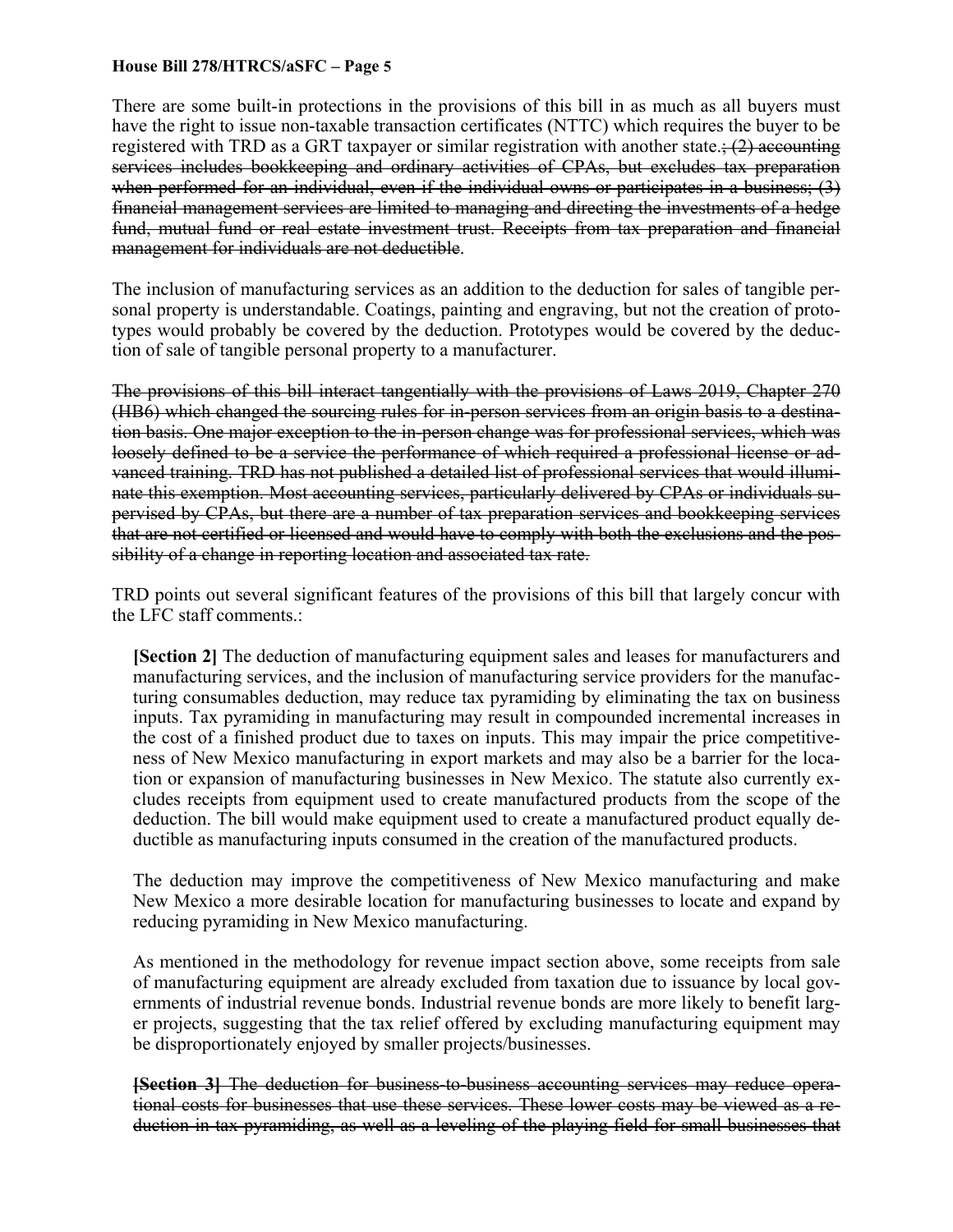are likely to be more reliant upon external business services. However, while larger businesses are more likely to have in-house accounting departments, they also have tax liabilities associated with these in-house services provided by employees in place of the GRT currently paid by businesses that use outside services, such as unemployment tax and social security withholding on employee pay, as well as overhead costs such as office space, health insurance premiums if applicable, and other employee costs. The bill may therefore encourage larger companies to shed in-house accounting staff in favor of using independent contractors to provide these services, by economically advantaging the use of outside professional service providers, who bear those costs themselves. The bill also singles out certain service providers for favorable treatment, violating principles of tax equity.

## **PERFORMANCE IMPLICATIONS**

The LFC tax policy of accountability is not met for any of the deductions provided in the provisions of this bill. While it might be feasible for accounting firms to separately report, it would not be even-handed treatment of taxpayers.

### **TRD notes an administrative policy consideration relative to the accounting services section of the bill.:**

In administering GRT, TRD works to maintain a balance between ease in reporting for taxpayers, GenTax system programming requirements, and obtaining more precise return data for cost impacts. TRD notes that the new manufacturing services deduction is required to be separately reported and therefore taxpayers claiming this deduction in the future will require an additional step on their returns. Separate reporting of deduction improves data tracking for reporting and evaluation purposes but adds a slight taxpayer burden.

# **ADMINISTRATIVE IMPLICATIONS**

TRD expects a low overall impact in administering the provisions of this bill:

TRD will require updates to publications, instructions and returns. The legislation is anticipated to increase the workload on the Audit and Compliance Division (ACD) of TRD for audit efforts (though separate reporting of the manufacturing services deduction will aide ACD's efforts). The bill has a low impact on the Information Technology Division (ITD), approximately 100 hours or approximately  $\frac{1}{2}$  month and \$5,164 of staff workload costs for the new separately reported deduction.

# **TECHNICAL ISSUES**

This bill does not contain a delayed repeal date. In general, LFC recommends adding a delayed repeal date for GRT deductions to ensure future review of the provision. However, since the bill does not require separate reporting of the new deductions, it would be quite difficult to accurately determine if the provisions, in reducing pyramiding, contributed to a worthwhile improvement in the state economy to justify the loss of revenue.

### **TRD points out possible Technical Issues:**

**[Section 3]** The new deduction in Section 3 of this bill may be inconsistent with Section 7-9- 48 NMSA 1978, in cases where the services in question are being purchased for resale. Section 7-9-48 would permit the deduction of receipts from professional services purchased for resale, so long as the next sale is taxable. The bill would allow such services to be deductible, whether they are sold for resale, and whether the subsequent sale is taxable.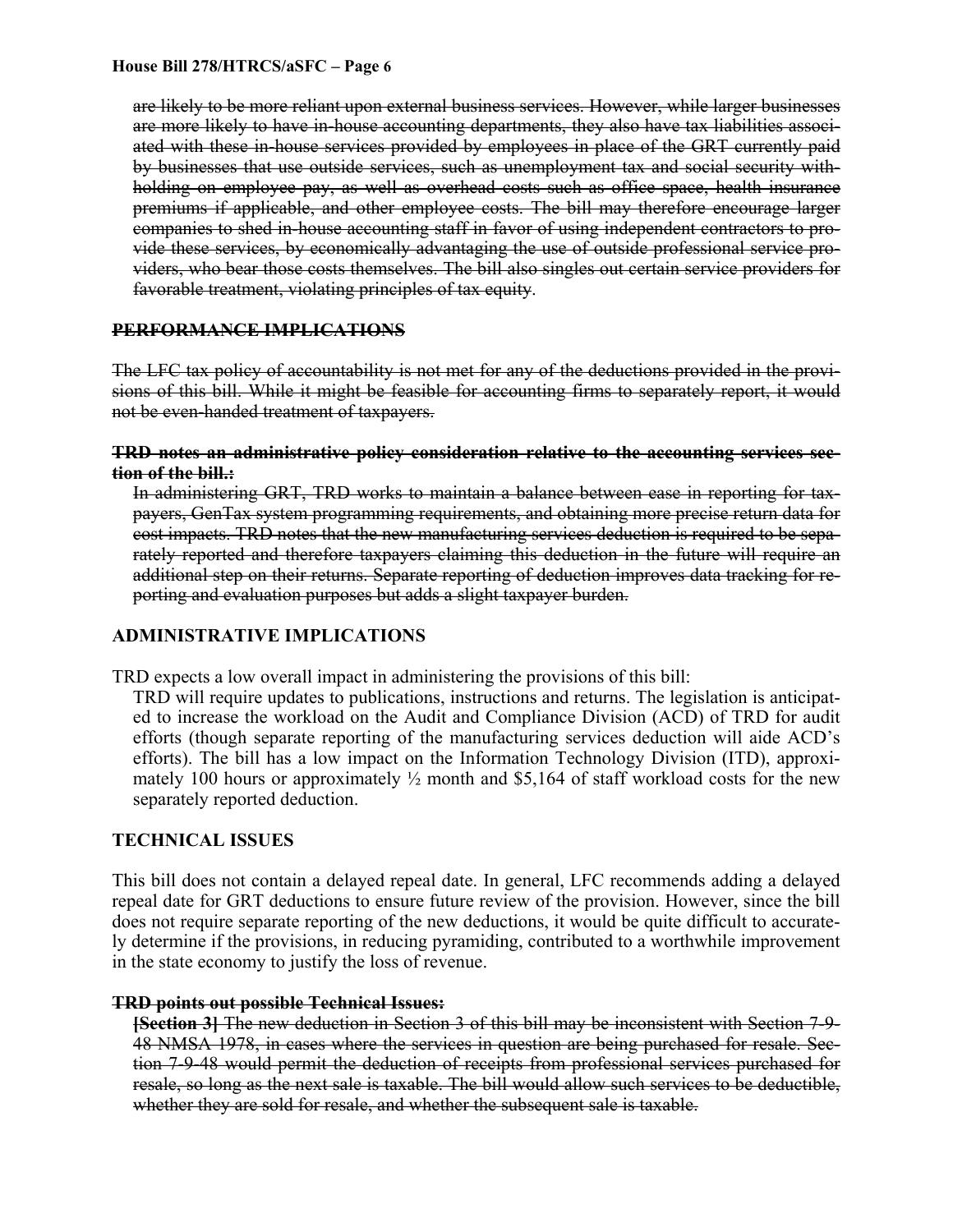[**Section 1**] TRD notes that Section 7-9-75 NMSA provides a deduction for receipts from providing manufacturing services, but does not define "manufacturing service", or use that term explicitly. It might be desirable also to amend Section 7-9-75 to include the term as defined by this bill.

## **OTHER SUBSTANTIVE ISSUES**

It is somewhat difficult to test the provisions of this proposal against LFC guidelines and principles for judging tax expenditures. The following two charts detail these guidelines and principles. The third chart provides a report card grade for the conformance of the provisions of this bill to the LFC guidelines and principles. However, keep in mind that the LFC guidelines do not provide guidance for this type of bill that is attempting to ameliorate some of the detrimental effects of pyramiding.

### **Does the bill meet the Legislative Finance Committee tax policy principles?**

- **1. Adequacy**: Revenue should be adequate to fund needed government services.
- **2. Efficiency**: Tax base should be as broad as possible and avoid excess reliance on one tax.
- **3. Equity**: Different taxpayers should be treated fairly.
- **4. Simplicity**: Collection should be simple and easily understood.
- **5. Accountability**: Preferences should be easy to monitor and evaluate

### **Does the bill meet the Legislative Finance Committee tax expenditure policy principles?**

- **1. Vetted**: The proposed new or expanded tax expenditure was vetted through interim legislative committees, such as LFC and the Revenue Stabilization and Tax Policy Committee, to review fiscal, legal, and general policy parameters.
- **2. Targeted**: The tax expenditure has a clearly stated purpose, long-term goals, and measurable annual targets designed to mark progress toward the goals.
- **3. Transparent**: The tax expenditure requires at least annual reporting by the recipients, the Taxation and Revenue Department, and other relevant agencies.
- **4. Accountable**: The required reporting allows for analysis by members of the public to determine progress toward annual targets and determination of effectiveness and efficiency. The tax expenditure is set to expire unless legislative action is taken to review the tax expenditure and extend the expiration date.
- **5. Effective**: The tax expenditure fulfills the stated purpose. If the tax expenditure is designed to alter behavior – for example, economic development incentives intended to increase economic growth – there are indicators the recipients would not have performed the desired actions "but for" the existence of the tax expenditure.
- **6. Efficient:** The tax expenditure is the most cost-effective way to achieve the desired results.